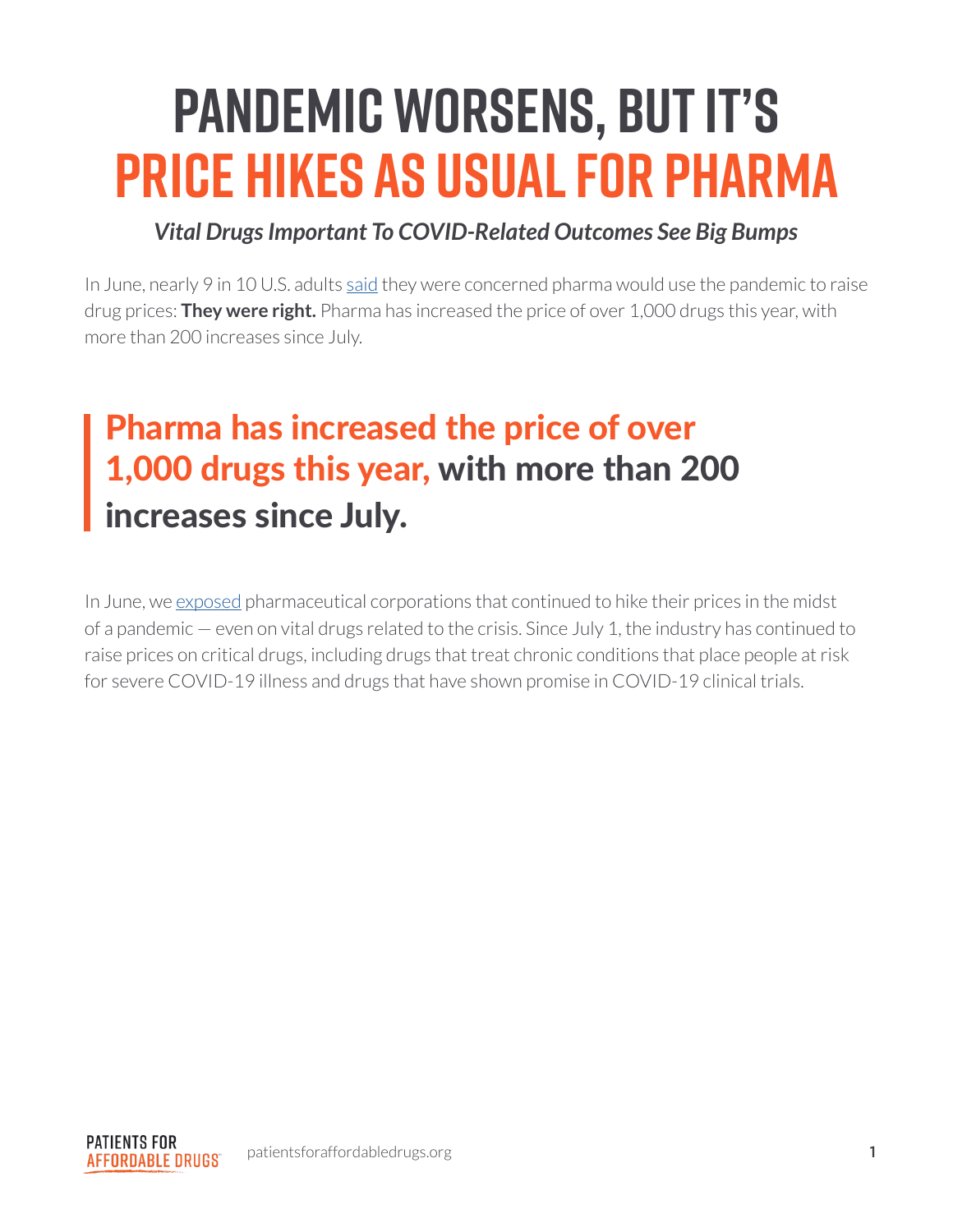**Here's a closer look at 10 price hikes taken by pharmaceutical corporations since July 1 — and how these pandemic hikes hurt patients:**

### **1. Jakafi: Anticipation of Pandemic Profit**

#### **Ruxolitinib** *| Incyte Corporation*

This year, Incyte Corporation has hiked the price of a month's supply of Jakafi by \$683 — amounting to more than an \$8,000 increase for a year's supply.<sup>1</sup> This month's hike, which brought the monthly price to \$14,187, is Jakafi's second pandemic hike; Incyte also raised the price when COVID-19 infections peaked for the first time in mid-July. **The price increase comes right as Incyte (and Novartis, which markets ruxolitinib outside the United States) [anticipates](https://www.nasdaq.com/articles/incyte-incy-q3-earnings-sales-miss-jakafi-demand-strong-2020-11-05) phase 3 clinical trial results testing the drug's efficacy against COVID-19. The trial is one of 20 [trials](https://clinicaltrials.gov/ct2/results?cond=covid-19&term=jakafi&cntry=&state=&city=&dist=&Search=Search) initiated to test ruxolitinib for COVID-19.** Jakafi is currently [approved](https://www.accessdata.fda.gov/drugsatfda_docs/label/2019/202192s017lbl.pdf) to treat myelofibrosis, polycythemia vera, and graft-versus-host disease, but success against coronavirus would lead to skyrocketing demand and pandemic profits.



#### The impact of price hikes on patients *Jakafi*

"I was diagnosed with polycythemia vera (PV), a rare blood cancer, in 1997. Since 2014, Jakafi has been keeping me alive. But my Jakafi prescription now costs me \$2,883 for the first month and then \$651 a month for the rest of the year, which adds up to a total of \$10,044 annually. This astronomical cost has created financial challenges for me and my wife."

- Gary Gross *Cincinnati, OH* 

1. All prices and price changes are from AnalySource® as reprinted with permission by First DataBank Inc. All rights reserved. © (2020). Please refer to http://www.fdbhealth.com/policies/drug-pricing-policy/ for more information.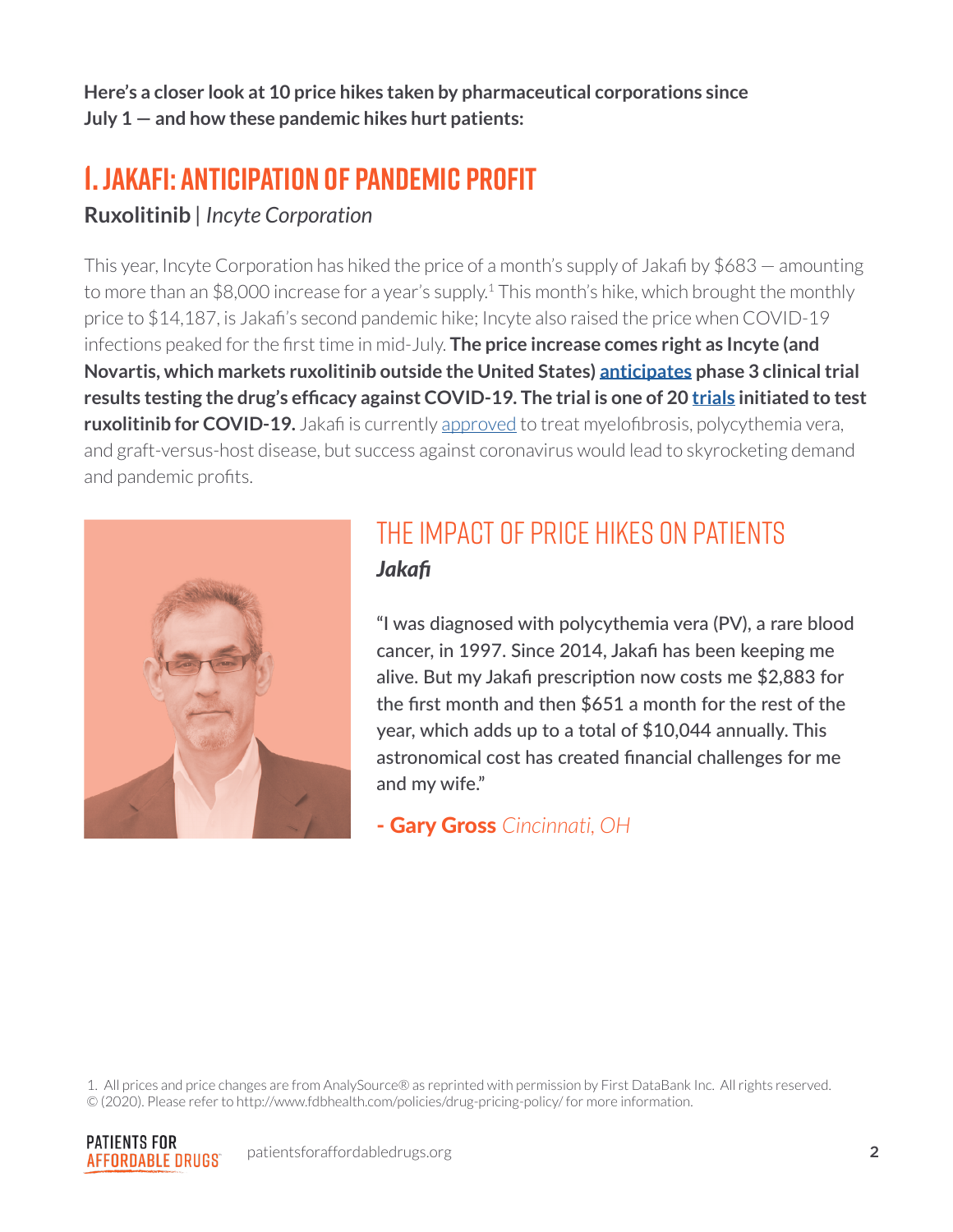#### **2. Zoladex: 40-Year-Old Drug Extracts Cash from Cancer Patients**

**Goserelin acetate** *| TerSera Therapeutics and AstraZeneca*



Goserelin, a synthetic hormone used to treat prostate cancer and breast cancer, was [FDA-approved](https://www.accessdata.fda.gov/drugsatfda_docs/label/2009/019726s050s051s052lbl.pdf) for clinical use in 1989. Even though all initial patents have expired, TerSera and AstraZeneca have exploited the patent system to protect the brand-name product, Zoladex, from competition [until 2022.](https://www.accessdata.fda.gov/scripts/cder/ob/patent_info.cfm?Product_No=001&Appl_No=019726&Appl_type=N) Experts [estimate](https://sites.uchastings.edu/evergreensearch/) that patent extensions on non-innovative features of the drug have led to 200 months of added protection from competitors. **Thanks to patent shenanigans, after enjoying a 30-year monopoly, TerSera hiked the price**  Features of the drug have led to 200 months of added<br>protection from competitors. **Thanks to patent shenanigans,**<br>after enjoying a 30-year monopoly, TerSera hiked the price<br>of Zoladex by 9.9 percent last month, bringing th

# **3 & 4. Tavalisse and Sylvant: Orphan drugs seeking worldwide market**

**Fostamatinib** *| Rigel Pharmaceuticals* **Siltuximab** *| EUSA Pharma/Janssen*



Tavalisse is an FDA-approved [orphan drug](https://www.accessdata.fda.gov/drugsatfda_docs/appletter/2018/209299Orig1s000ltr.pdf) for the [50,000](https://www.pdsa.org/about-itp/in-adults.html) Americans living with chronic immune thrombocytopenia (ITP). It costs \$11,810 for a one-month supply. The drug company might have been able to justify the high price with the relatively small market size for ITP, but now Rigel is seeking a new market with millions of patients: COVID-19. Despite having already raised the price in February — right after the start of the pandemic — Rigel chose to raise the price again in July. **The second hike occurred just days before Rigel [announced](https://www.prnewswire.com/news-releases/rigel-announces-investigator-sponsored-trial-of-fostamatinib-in-patients-with-covid-19-pneumonia-301092803.html) a trial testing the drug against COVID-19. The combined 2020 hikes amount to a \$1,048 (or 9 percent) increase for a month's supply.** In addition, the National Institutes of Health (NIH) is [running](https://www.nhlbi.nih.gov/news/2020/can-treatment-rare-blood-disorder-offset-extreme-immune-responses-covid-19) a randomized control trial in hospitalized COVID-19 patients.

Tavalisse is not the only drug seeking to widen its market for an orphan drug. **Sylvant (siltuximab), a drug made by EUSA Pharma/Janssen for treating Castleman's disease, has seen a price increase of 9.5 percent while the company tests it against COVID-19 in [several](https://clinicaltrials.gov/ct2/results?cond=covid-19&term=sylvant&cntry=&state=&city=&dist=&Search=Search) clinical trials worldwide.**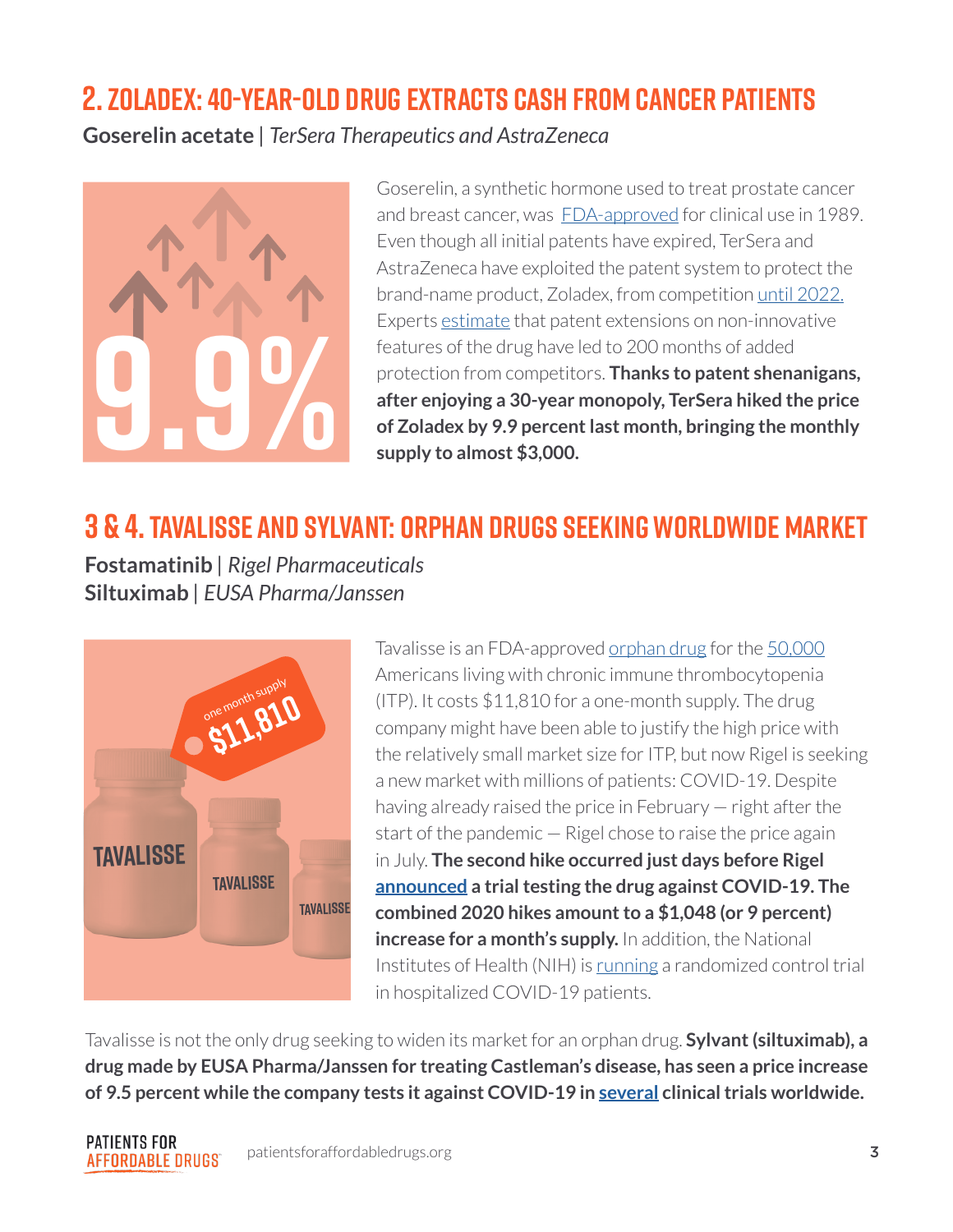# **5. Entyvio: Ever-Increasing Price of Treating IBD**

#### **Vedolizumab** *| Takeda Pharmaceuticals*

Patients with inflammatory bowel diseases (IBD) are often treated with immunosuppressant drugs, placing them at even higher risk of infection during a global pandemic. In addition to COVID-19 risk, Entyvio patients are now also facing additional financial barriers due to price hikes by Takeda. The drug corporation has increased the price of Entyvio by 45 percent in just six years on the market, including two hikes in 2020. **Today, one vial of the medication costs almost \$7,000.** 



#### The impact of price hikes on patients *Entyvio*

"In 2014, I was diagnosed with ulcerative colitis. Two years in, I began receiving Entyvio infusions every four weeks. Initially, the infusions did not pose a financial burden. But after an insurance change, I realized just how expensive Entyvio is. Every four weeks, I had to pay \$1,200 per infusion. Unfortunately, with the added financial burden from my infusions, I could no longer afford to continue my college education. My life path has been completely altered by expensive prescription drugs and drug company greed."

- Kolton Chapman *Pickerington, OH* 



#### The impact of price hikes on patients *Entyvio*

"I was diagnosed with ulcerative colitis in 2017 after a prolonged illness and hospitalization. Initially, many treatments weren't effective at managing my condition. But in 2019, I began Entyvio. I was thankful the drug kept me healthy — but the cost weighed on me. Even with insurance, it cost \$500 each month. I've been fortunate to have support to cover the costs, but I constantly worry about what would happen if I couldn't afford it."

- Candice Brown *Alexandria, VA* 

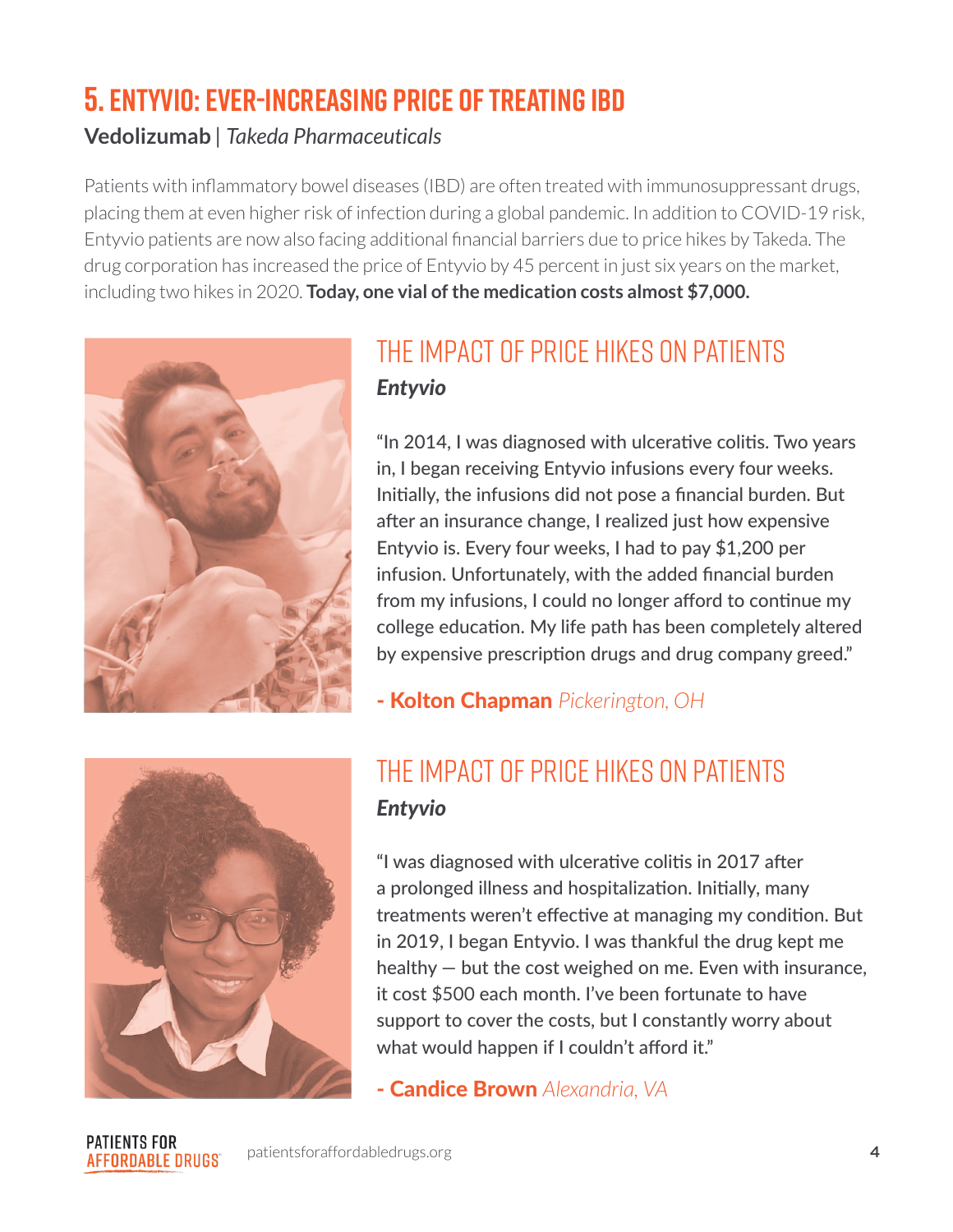#### **6. Farxiga: Diabetes Drug Defended by Patents**

**Dapagliflozin propanediol** *| AstraZeneca*



Farxiga is used to [treat](https://www.accessdata.fda.gov/drugsatfda_docs/label/2020/202293s020lbl.pdf) adults with heart failure and type 2 diabetes — conditions that put patients at heightened risk of adverse outcomes from COVID-19. In addition to treating this community, AstraZeneca's drug is being [investigated](https://www.astrazeneca.com/media-centre/press-releases/2020/astrazeneca-and-saint-lukes-mid-america-heart-institute-initiate-phase-iii-dare-19-trial-with-farxiga-in-covid-19-patients.html) as a possible treatment for the novel coronavirus in phase 3 clinical trials. **The drug's price has been hiked two times this year, increasing to more than \$500 for a month's supply.** The drug is also guarded by a thicket of 36 patents, which [will protect](https://sites.uchastings.edu/evergreensearch/) the drug from competition until 2030.

# **7. Fanapt: Coping with Mental Illness Made More Difficult**

**Iloperidone** *| Vanda Pharmaceuticals*

Fanapt is a critical treatment for people battling schizophrenia, but the tablet comes at a steep price. Before the pandemic, just one month's supply was priced at more than \$1,100. **As millions of Americans face loss of insurance and wages, Vanda increased the price by more than 17 percent in 2020.** For patients with schizophrenia, that means a monthly supply of Fanapt is now \$1,385. Patients do not have any other options because Fanapt has sought patent protection that gives Vanda a monopoly until [2031](https://sites.uchastings.edu/evergreensearch/).

As millions of Americans face loss of insurance and wages, Vanda increased the price of mental health drug Fanapt by more than 17 percent in 2020.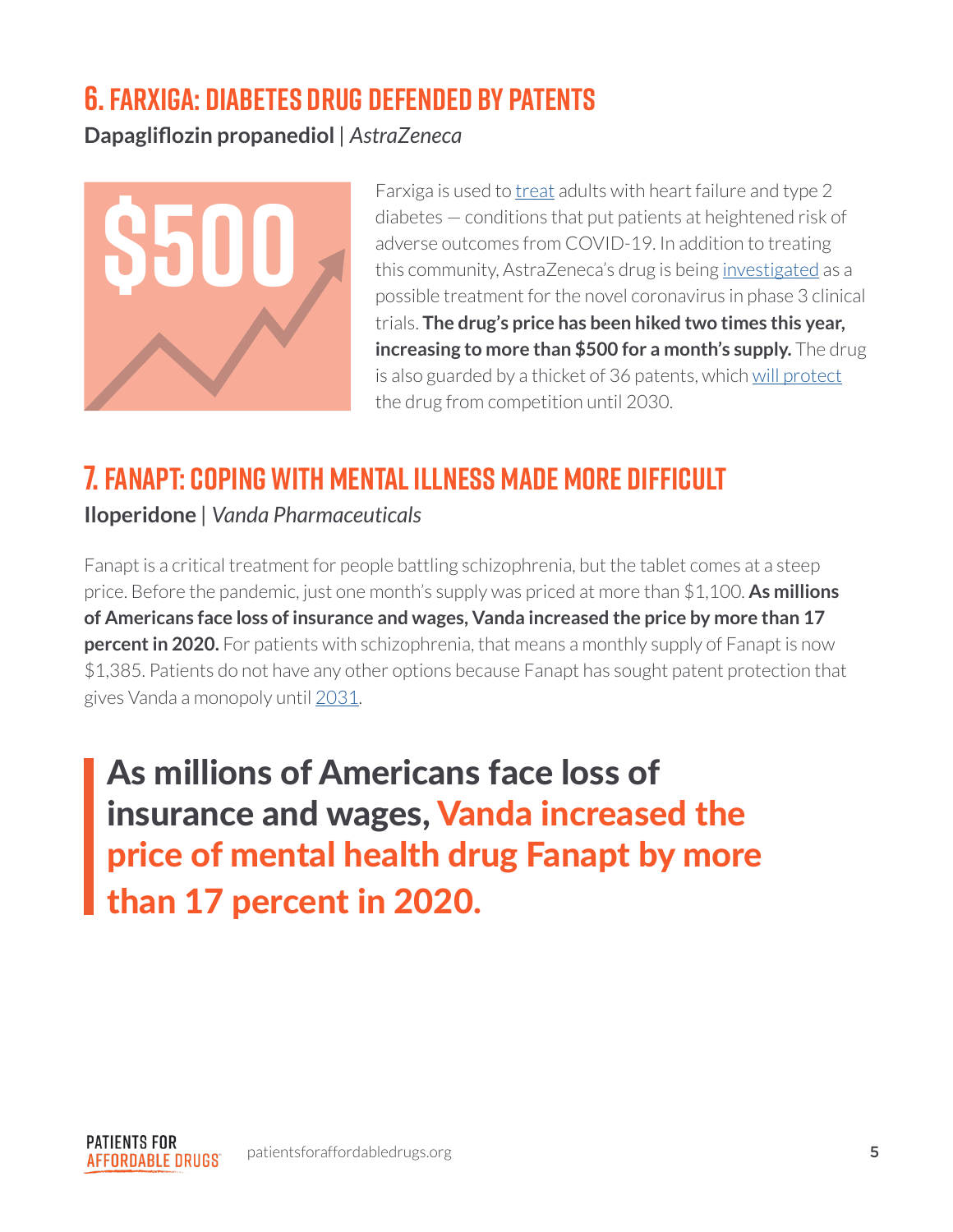## **8 & 9. Ixempra & Nerlynx: Adding Barriers for Breast Cancer Patients**

#### **Ixempra (ixabepilone)** *| R-Pharm* **Nerlynx (neratinib maleate)** *| Puma Biotechnology*

[Nearly half](https://ascopubs.org/doi/full/10.1200/JCO.2017.77.6310) of all breast cancer patients say they face financial difficulty in treating their condition, but drug companies keep raising prices even as COVID-19 puts breast cancer patients at increased health risk. **R-Pharm raised the price of Ixempra twice this year — resulting in a total increase of more than 10 percent.** One vial of the IV chemotherapy now costs \$4,875, which is \$500 more than in the beginning of the year. **Puma Biotechnology raised the price of its breast cancer drug, Nerlynx, in March and August of this year – both 9.9 percent hikes.** As a result, a month's supply of Nerlynx is priced at \$16,695.

| <b>Cancer Drugs</b><br><b>Breast</b> | <b>Drug Name</b> | <b>2020 Price Increase</b> | <b>Current Price (Month Supply)</b> |
|--------------------------------------|------------------|----------------------------|-------------------------------------|
|                                      | Ixempra          | $+10%$                     | \$4,875                             |
|                                      | <b>Nerlynx</b>   | $+19.8%$                   | \$16,695                            |

### **10. Adzenys: Manipulating Prices for ADHD Treatment**

#### **Amphetamine** *| Neos Therapeutics*

Although amphetamine was [first approved](https://www.accessdata.fda.gov/scripts/cder/daf/index.cfm?event=overview.process&ApplNo=011522) for clinical use by the FDA in 1960, many commercialized versions of the drug still hold monopolies. Adzenys XR-ODT, a product sold by Neos Therapeutics, is a new form (disintegrating tablet) of the 60-year-old drug that will enjoy patent protections [until](https://www.accessdata.fda.gov/scripts/cder/ob/patent_info.cfm?Product_No=001&Appl_No=204326&Appl_type=N)  [2032.](https://www.accessdata.fda.gov/scripts/cder/ob/patent_info.cfm?Product_No=001&Appl_No=204326&Appl_type=N) This protection enables the company to execute unilateral price hike prices that hurt patients with attention deficit hyperactivity disorder (ADHD). **In the midst of the pandemic in July, the company increased the price by 10 percent — resulting in a price of \$396 for a month's supply.** 

60 years after amphetamine's first approval, Neo Therapeutics increased the price of its amphetamine, Adzenys, by 10 percent in the midst of the pandemic.